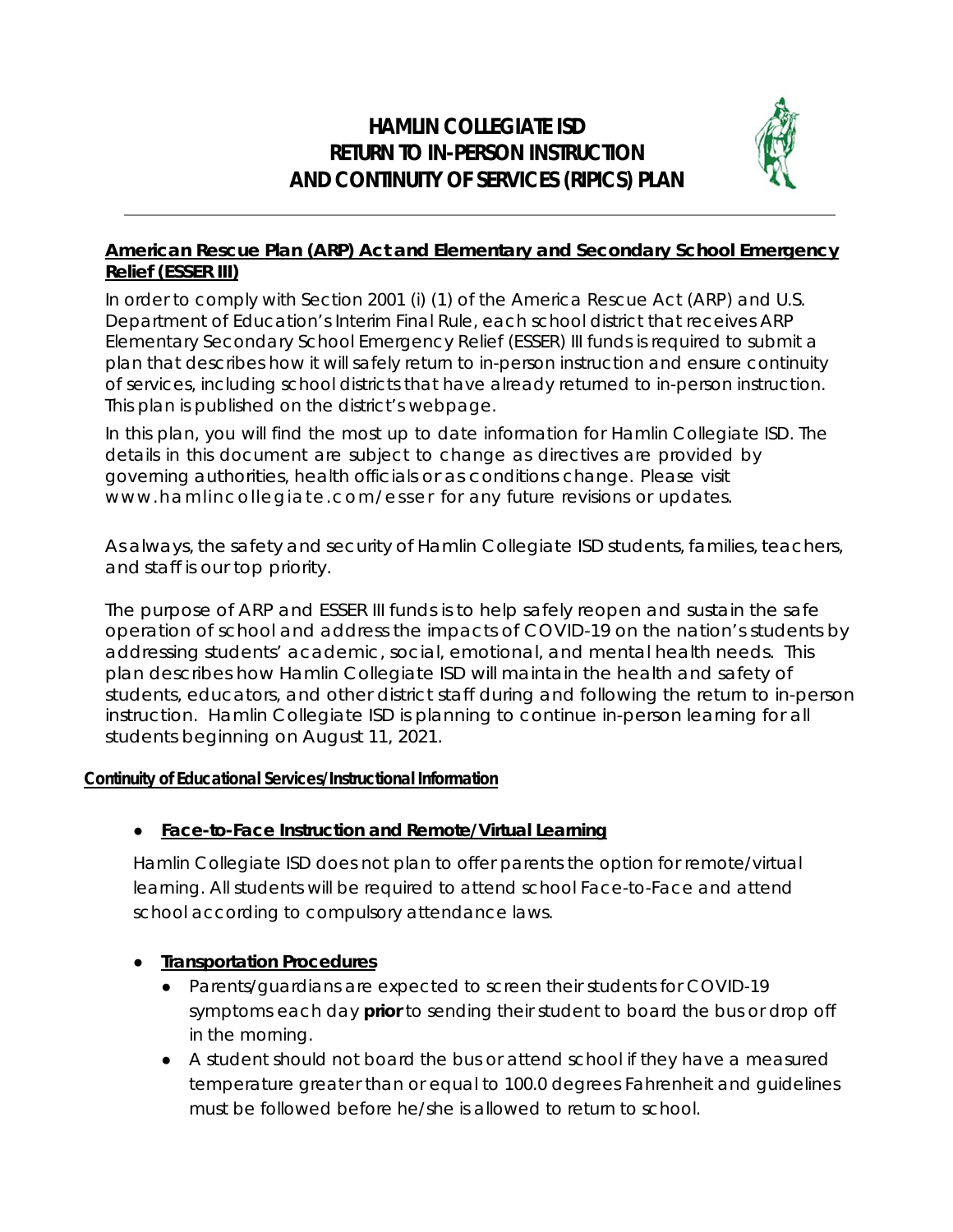● Buses will be regularly cleaned, focusing on the high-touch surfaces such as bus seats, steering wheels, knobs, and door handles.

### **Health Planning Guidance**

# **Prevention:**

- All teachers and staff will conduct a self-screening process for COVID-19 symptoms before coming onto campus each day. The self-screening should include teachers and staff taking their own temperature. Teachers and staff must report to the school system if they themselves have COVID-19 symptoms or are lab confirmed with COVID-19, and, if so, they must remain off campus until they meet the criteria for re-entry. Additionally, they must report to the school system if they have had close contact with an individual who is lab-confirmed with COVID-19, as defined below.
- Parents must ensure they do not send a child to school on campus if the child has COVID-19 symptoms, as listed below, or is lab-confirmed with COVID-19.

# **Maintaining Health and Safety:**

Hamlin Collegiate ISD has taken and will continue to take actions to ensure the health and safety of students, educators, and other district staff. Hamlin Collegiate ISD will maintain health and safety by the following practices –

*Practices to respond to individuals confirmed or suspected with COVID-19*

Any individuals who themselves either:

● are lab-confirmed to have COVID-19; or experience the symptoms of COVID-19, should stay at home throughout the infection period, and should not return to campus until the individual meets the criteria for reentry.

#### *Mitigation Practices*

- On June 5, 2021, Governor Greg Abbott issued Executive Order No. GA-36 relating to the prohibition of governmental entities and officials from mandatory face covering or restricting activities in response to the COVID-19 disaster. The order prohibits the requirement to wear a mask (masks are optional).
- Hand sanitizing stations located at campus facilities
- All employees will be trained to specifically follow health safety protocols
- Clean and disinfect each building regularly, with special attention to frequently touched surfaces
- Ensure that adequate cleaning supplies are available for staff use
- Pursue efforts to improve indoor air quality
- Low student to staff ratio to help with physical distancing in classrooms as much as